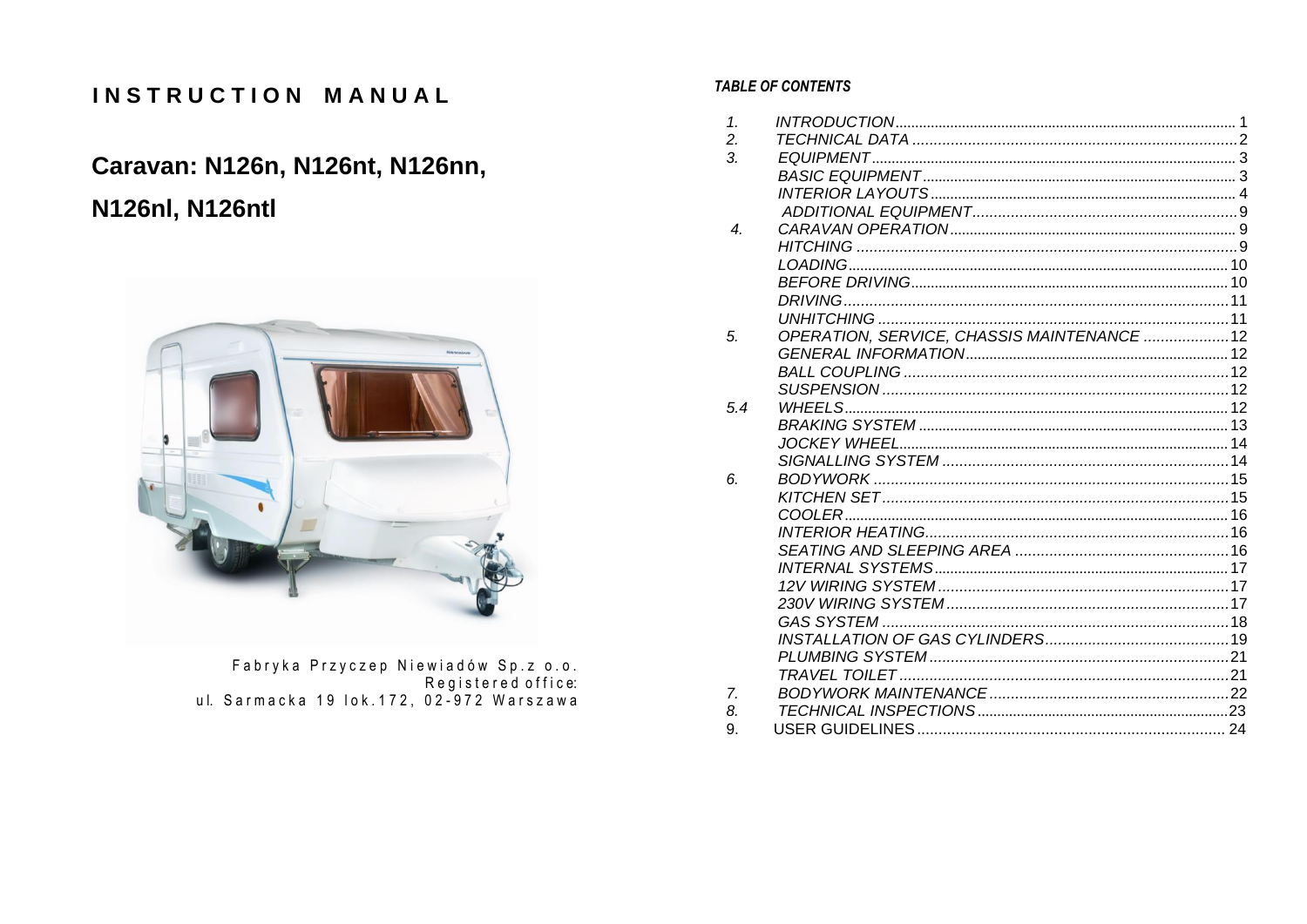### <span id="page-1-0"></span>*1. INTRODUCTION*

Thank you for choosing a caravan made by Fabryka Przyczepów NIEWIADÓW Sp. z o.o.

Thanks to more than 40 years of experience, we can provide you with a durable and safe product.

Before using the caravan, please carefully read this instruction manual and follow the guidelines specified below.

Striving to continuously improve the quality of our products, we reserve the right to introduce changes resulting from ongoing modernisations, which have not been included in this instruction manual.

Confident that you will be satisfied with our product, we wish you a safe journey.

### *TECHNICAL DATA*

| Length                       | 4500 mm                       |
|------------------------------|-------------------------------|
| <b>Total width</b>           | 2050 mm                       |
| <b>Total height</b>          | 2550 mm                       |
| Bodywork length              | 3050 mm                       |
| Interior bodywork width      | 1960 mm                       |
| Interior bodywork height     | 1815 mm                       |
| Wheel track                  | 1500 mm                       |
| Kerb weight                  |                               |
| - N126n                      | 660 kg                        |
| - N126nt                     | 700 kg                        |
| - N126nn                     | 660 kg                        |
| - N126nl                     | 660 kg                        |
| - N126ntl                    | 710 kg                        |
| Permissible total weight     | from 750 kg to 1000 kg        |
| Number of sleeping spots     |                               |
| - N126n                      | $3(4*)$                       |
| - N126nt                     | 2                             |
| - N126nn                     | $2 + 2$                       |
| - N126nl                     | $2+2$                         |
| - N126ntl                    | 2/3                           |
| Dimensions of sleeping spots | - front:                      |
| -N126n, N126nt               | 1930x1,300 (mm)               |
|                              | 930x650 (mm)<br>- back:       |
| - N126nn                     | - front:<br>1930x1,300 (mm)   |
|                              | 1700x650 (mm)<br>- back:-side |
|                              |                               |
| - N126nl                     | - front:<br>1930x1,300 (mm)   |
|                              | 700x650 (mm)<br>- back:-side1 |
|                              |                               |
| - N126ntl                    | - front:1930x1,850 (mm)       |

Please note that the actual measurements may slightly deviate from the weight and dimensions provided in the description.

### *NOTE !*

# *Additional equipment for the caravan should be regarded as a load.*

\* if there is a hammock in the caravan (additional equipment)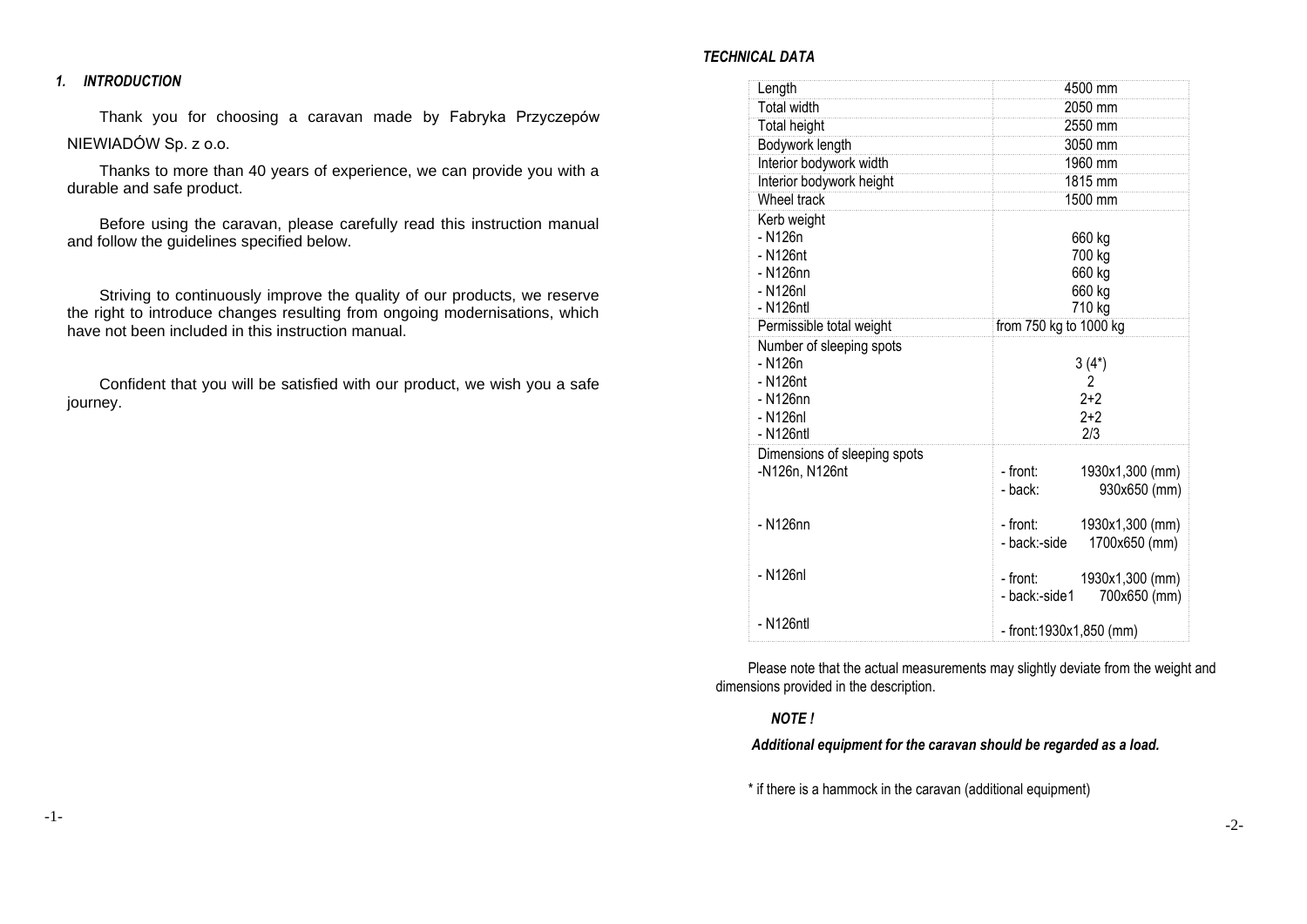# <span id="page-2-0"></span>*3. EQUIPMENT*

# <span id="page-2-1"></span>*BASIC EQUIPMENT*

<span id="page-2-2"></span>

| 1.                                        | Keys for the front door and drawbar box -          | - 3 pcs. |  |
|-------------------------------------------|----------------------------------------------------|----------|--|
|                                           | 2. Drawbar jockey wheel                            | $-1$ pc. |  |
|                                           | 3. Support crank                                   | - 1 pc.  |  |
|                                           | 4. Water tank                                      |          |  |
|                                           | N126n                                              | - 1 pc.  |  |
|                                           | N126 <sub>nt</sub>                                 | - 2 pcs. |  |
|                                           | N126nn                                             | $-1$ pc. |  |
|                                           | N <sub>126</sub> nl                                | - 1 pc.  |  |
|                                           | N126ntl                                            | - 2 pcs. |  |
|                                           | 5. Rubber ties or straps for gas cylinders         | - 3 pcs. |  |
|                                           | 6. Gas stove                                       |          |  |
|                                           | 7. Sink                                            | - 1 pc.  |  |
|                                           | 8. 230V connection cable with a length of 25 lin.m | - 1 pc.  |  |
|                                           | 9. Electric water pump                             | - 1 pc.  |  |
| 10. Caravan instruction manual<br>- 1 pc. |                                                    |          |  |
| $-1$ pc.<br>11. Gas stove manual          |                                                    |          |  |
| 12. Cooler manual<br>- 1 pc.              |                                                    |          |  |

# *INTERIOR LAYOUTS*



Fig. 1 Day layout (a) and night layout (b) of the N126n caravan (1 - gas stove, 2 - sink, 3 - front sofa, 4 - back sofa, 5 - long table, 6 - short table, 7 - hanging cupboards, 8 - wardrobe, 9 sleeping spot of 130x193 cm, 10 - sleeping spot of 65x193 cm)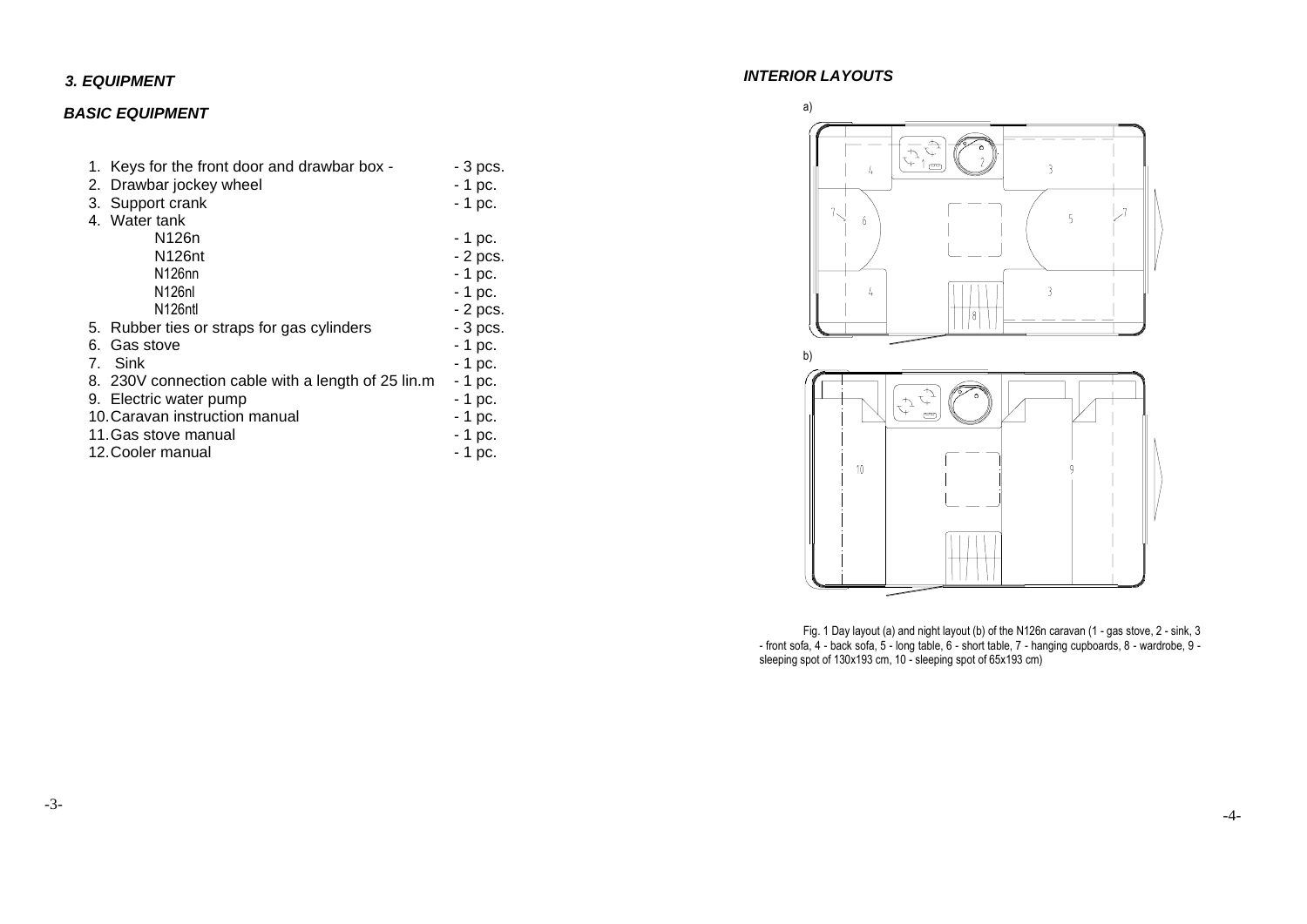



Fig. 2 Day layout (a) and night layout (b) of the N126nt caravan (1 - gas stove, 2. 2 - sink, 3 - front sofa, 4 - long table, 5 - bathroom, 6 - wardrobe, 7 - hanging cupboards, 8 - side closet, 9 - sleeping spot of 130x193 cm).



Fig. 3 Day layout (a) and night layout (b) of the N126nn caravan (1 - gas stove, 2 - sink, 5 - table, 6 - wardrobe, 7- hanging cupboards, 9 - sleeping spot of 130x193 cm).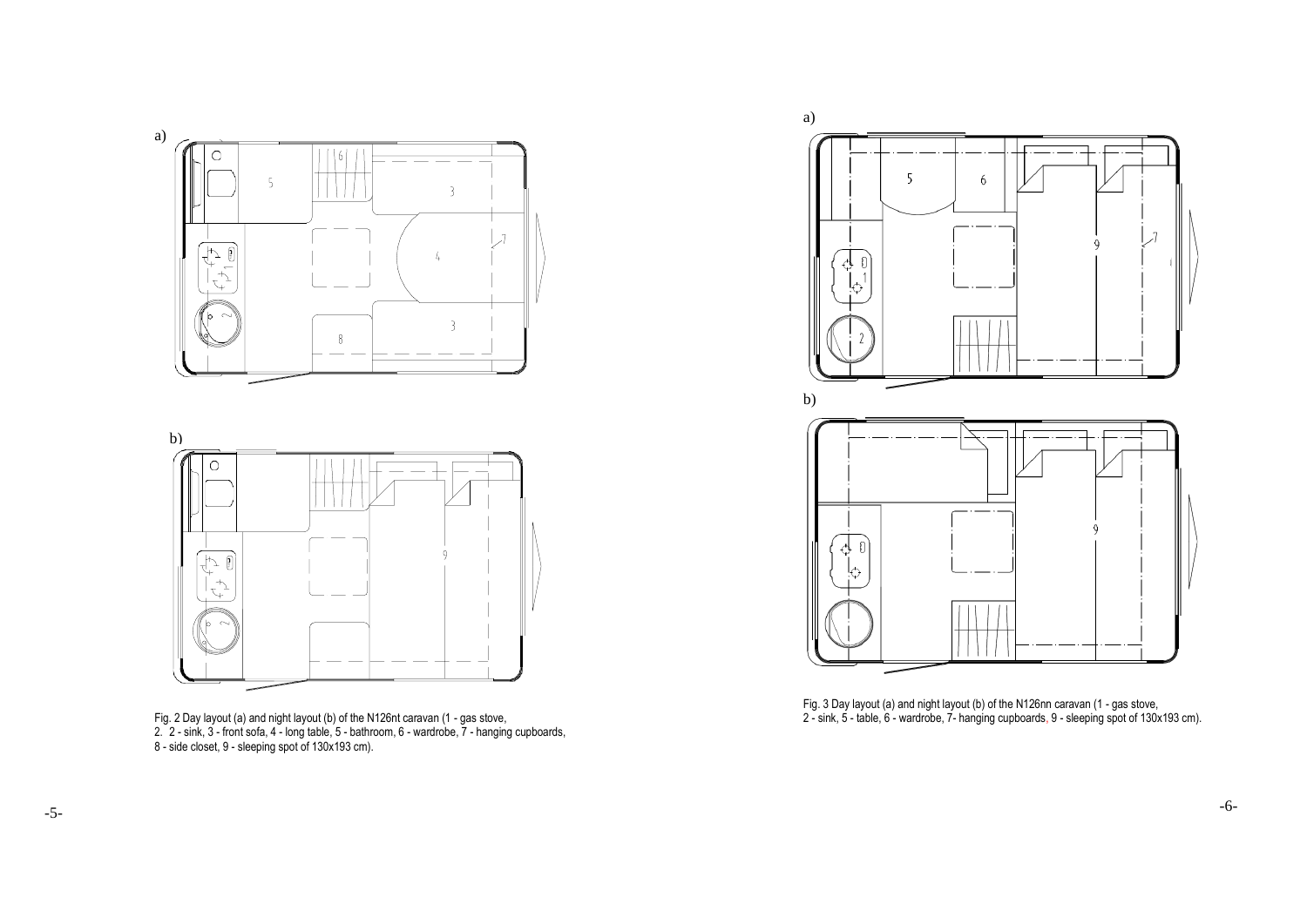





Fig. 4 Day layout (a) and night layout (b) of the N126nl caravan (1 - gas stove, 2 - sink, 3 - front sofa, 4 - long table, 5 - back sofa, 7 - hanging cupboards, 8 - side closet, 9 sleeping spot of 130x193 cm).



.



Fig. 5 Day layout (a) and night layout (b) of the N126ntl caravan (1 - gas stove, 2 - sink, 3 - front sofa, 4 - long table, 5 - bathroom, 6 - wardrobe, 7 - hanging cupboards, 8 - sleeping spot of 193x185 cm).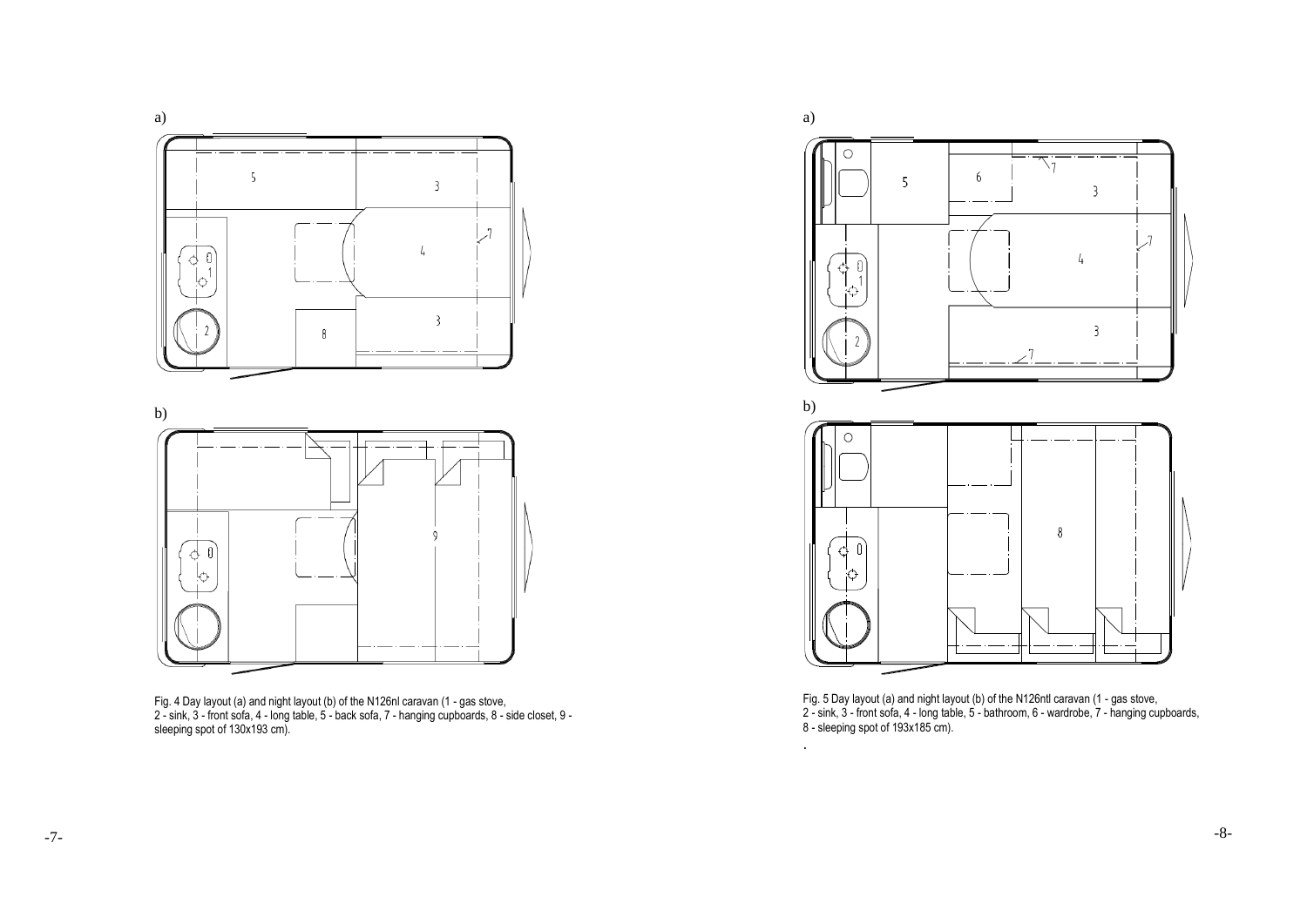### *ADDITIONAL EQUIPMENT*

Fabryka Przyczep NIEWIADÓW Sp. z o.o. offers the following optional equipment for its caravans:

- 1. Vestibule manufactured by NIEWIADÓW Sp. z o.o.
- 2. Doorstep
- 3. Spare wheel
- 4. Spare wheel holder
- 5. Hammock manufactured by NIEWIADÓW Sp. z o.o. (applies to the N126n caravan)
- 6. Gas appliance for indoor heating
- 7. Cooler (gas/230V/12V)
- 8. Electric heater (5l) for 230V
- 9. Travel toilet (applies to the N126nt caravan) 10. Shower (applies to the N126nt caravan) 11. Cooler manual

12. Indoor heating device manual 13. Electric heater manual

# <span id="page-5-0"></span>*4. CARAVAN OPERATION*

# <span id="page-5-1"></span>*HITCHING*

1. The caravan should be hitched to the tow ball of the vehicle using a ball coupling. The correct method of hitching the coupling to the tow ball is provided in item 5.2. of this instruction manual.

2. The breakaway cable must be hooked up in a way that allows it to apply the caravan brakes if the coupling comes off the tow ball.

To do this, make a loop out of the cable, place it beneath the ball, and fasten a snap hook to the cable to prevent it from slipping from the tow ball (Figure 3).



3. Connect the caravan wiring system to the socket of the towing vehicle. The caravan has a 13-pin connector compliant with ISO 11446.

## *NOTE !*

*The tow ball should measure 50-0.39 mm and its horizontal axis should be located 350 420 mm from the ground when the vehicle is loaded to its permissible total weight.*

## <span id="page-5-2"></span>*LOADING*

When loading, make sure that the load is evenly distributed in the caravan and applies appropriate pressure on the tow ball. The load must be secured to prevent it from moving. Heavy objects should be placed near the wheel axle (e.g. in sofas).

Pressure applied on the tow ball should amount to approximately 4% of the actual weight of the loaded caravan, but a load of about 25 kg ensures the correct operation of the set while driving.

It is allowed to apply higher pressure, which should not exceed the maximum value specified in the vehicle documentation and the caravan homologation certificate.

## *NOTE !*

*If loading is not performed in accordance with the above rules, the negative pressure applied on the coupling may result in the disconnection of the coupling and the tow ball.*

### <span id="page-5-3"></span>*BEFORE DRIVING*

- 1. Check if the coupling is properly hitched to the vehicle tow ball.
- 2. Check if the caravan lights are working properly.
- 3. Check if the load is properly distributed and secured against movement.
- 4. Put the tables in the "sleeping" position.
- 5. Turn off all gas appliances.
- 6. Check the tightness of the fixing screws securing wheels.
- 7. Disconnect the jockey wheel or pull it upwards as far as possible, pointing the wheel towards the caravan, and lock it in that position.
- 8. Lift the folding supports as much as possible.
- 9. Check if all doors, windows and the roof vent are properly closed.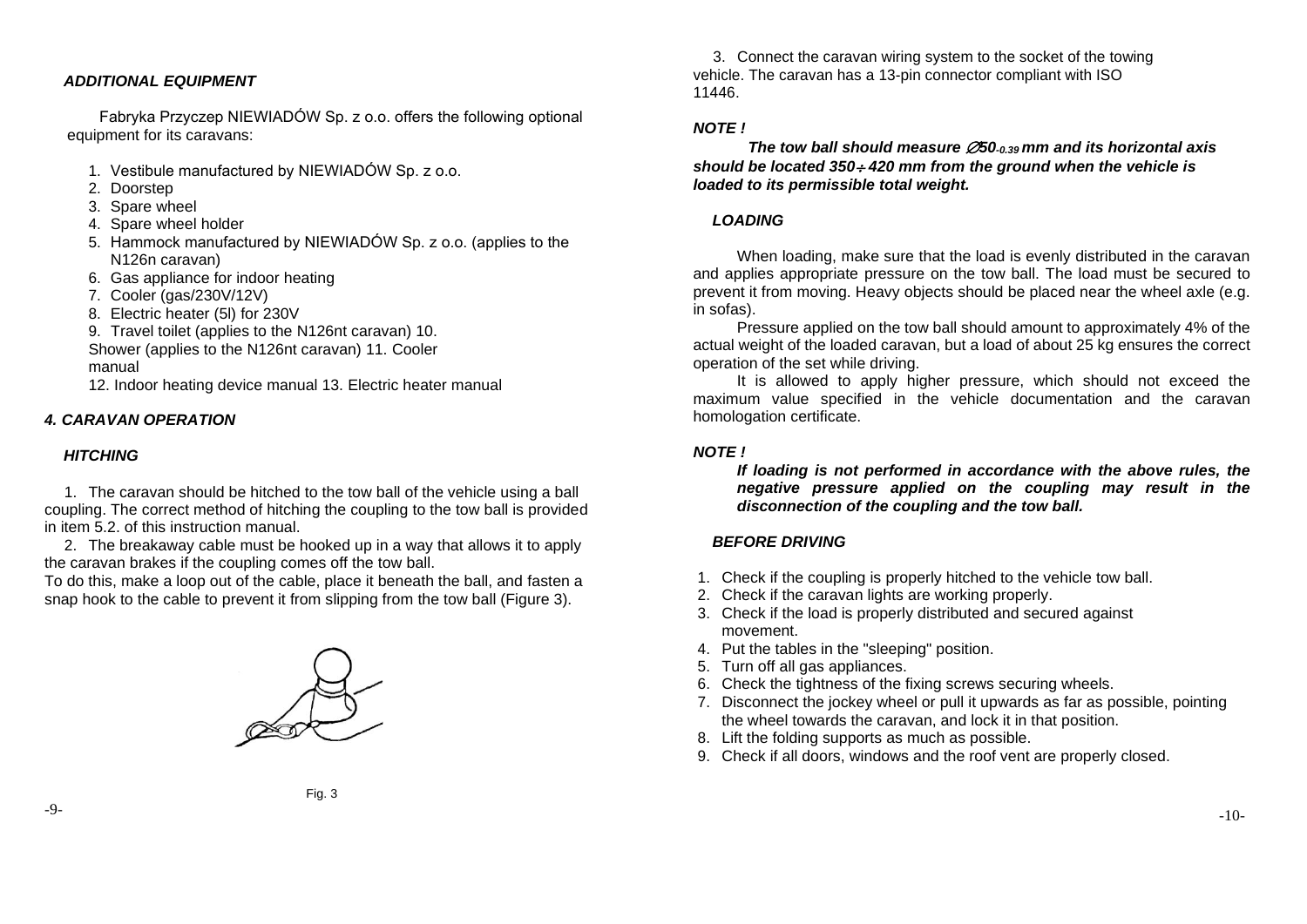# *NOTE !*

# *The roof vent must be shut tightly when driving.*

- In addition, the following advice and recommendations should be followed:
- to avoid damaging clothing and bedding by rubbing against the edges of furniture, they should be transported in covers,
- water containers should be emptied before each trip to avoid unnecessary loading of the caravan,
- when camping on sloping terrain, it is necessary to place chocks under both wheels and apply the parking brake,
- when parking the caravan on soft ground, place pads of at least 200x200 mm under the folding supports.

# <span id="page-6-0"></span>*DRIVING*

When driving, remember that:

- the braking distance of the vehicle-caravan set is greater than that of the vehicle alone,
- it is important not to drive the vehicle at full speed at all times and maintain an increased distance from other vehicles to be able to increase speed in the event of slippage,
- exercise particular caution at turnings, especially if the surface is wet.

# <span id="page-6-1"></span>*UNHITCHING*

- 1. Disconnect the wiring system, place the plug in the holder.
- 2. Disconnect the breakaway cable.
- 3. Unhitch the caravan from the tow ball of the vehicle.

Use the jockey wheel to raise the drawbar and unhitch the coupling from the tow ball. When lifting the drawbar, exercise particular caution due to the weight of the load.

After unhitching the caravan, place a cover over the tow ball to prevent grease from getting on the ball.

# <span id="page-6-2"></span>*5. OPERATION, SERVICE, CHASSIS MAINTENANCE*

## <span id="page-6-3"></span>*GENERAL INFORMATION*

It is necessary to regularly check the screw connections.

# <span id="page-6-4"></span>*BALL COUPLING*

Depending on their type, caravans made by Niewiadów sp. z o.o. can be equipped with ball couplings manufactured by KNOTT or AL-KO. To correctly hitch the coupling, it is necessary to:

- 1. Unlock the coupling lever by pressing on the projection (or pulling the lever upwards, which applies to certain types of KNOTT couplings);
- 2. Rotate the coupling lever towards the front;
- 3. Place the coupling on the tow ball and press lightly; the coupling will lock and secure automatically;

KNOTT and some types of AL-KO couplings are equipped with indicators of the hitching status. When properly fastened, the indicator will show a green field (KNOTT) or a green field will appear above the spherical part of the coupling body (AL-KO).

If the ball coupling is properly hitched, there should be no detectable play between the coupling and the tow ball. Detectable play indicates that the tow ball or ball coupling is worn, and the vehicle should not be driven.

If a caravan with KNOTT or AL-KO ball coupling is not typically equipped with a lock to prevent unauthorised unhitching, it is possible to purchase such a lock as a piece of additional equipment.

# <span id="page-6-5"></span>*SUSPENSION*

All caravans manufactured by NIEWIADÓW Sp. z o.o are fitted with axles with rubber spring elements. The suspension system does not require maintenance, but should be subjected to technical inspections in accordance with rules provided in item 8.

# <span id="page-6-6"></span>*WHEELS*

The prerequisite for proper and safe driving is that all caravan tyres must have the same pressure.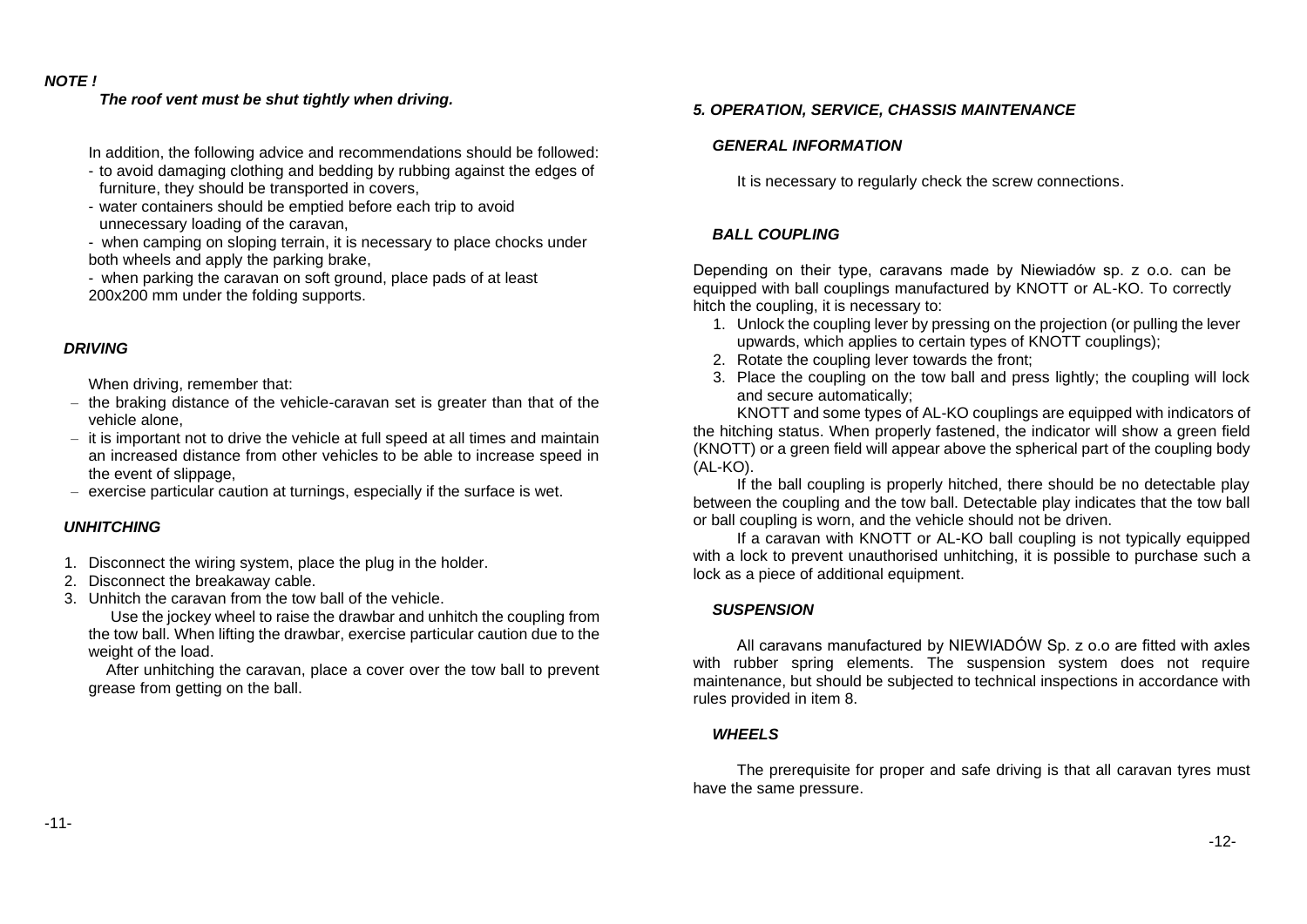The optimum tyre pressure for caravans loaded to their maximum permissible total weight should fall in the range of  $0.18 \pm 0.01$  MPa.

In order to ensure a long service life of tyres, it is necessary to:

- maintain the required tyre pressure,
- avoid driving over kerbs,
- when storing the caravan for long periods of time, support it to prevent the wheels  $\circ$

from touching the ground,

– avoid prolonged static loading.

Use a 19 mm socket wrench to screw on the wheels.

# <span id="page-7-0"></span>*BRAKING SYSTEM*

Caravans manufactured by NIEWIADÓW sp. z o.o. are fitted with an overrun braking system, which consists of:

- overrun device
- transmission,
- wheel braking mechanisms.

During vehicle braking, the inertia of the caravan exerts pressure on the overrun device, which actuates the braking mechanisms in the caravan wheels via transmission cables. The design of the braking mechanisms allows reversing without additional maintenance. When switching from reversing to driving forward, the braking system is automatically ready to brake.

The caravan has a parking brake system that is activated by a hand lever located at the overrun device and allows stopping the caravan on slopes up to 16%.

The parking brake is only effective when the ratchet lever is on the last tooth.

Insufficient engagement of the lever causes the caravan to brake forwards without providing adequate braking in the rearward direction.

When parking on a slope for an extended period of time, it is recommended to place chocks under the wheels in addition to applying the handbrake.

<span id="page-7-1"></span>The caravan braking system requires maintenance and adjustment as described in item 8

# *JOCKEY WHEEL*

It is designed to support the front of the caravan when rolling, hitching to a car, or changing a road wheel.

Make that the jockey wheel bolt is always lubricated with grease.

# <span id="page-7-2"></span>*SIGNALLING SYSTEM*

The caravan is equipped with a 12 V signaling system.

The connection of wires to the terminals of the 13-pin connector and the colours of wires used to connect them to the corresponding lights are shown below.



Yellow (y) Direction indicator Blue (bl) Fog lamp White (w) Chassis ground Green (gr) Right direction indicator Brown (br) Right position lamp, licence plate lamp Red (r) Brake lights Black (b) Left position light, licence plate lamp Grey (g) Reversing light Brown/blue (br/bl) Internal power supply Black/white (b/w) Chassis ground for pin 9

Fig.4 Wiring diagram for the 13-pin connector.

11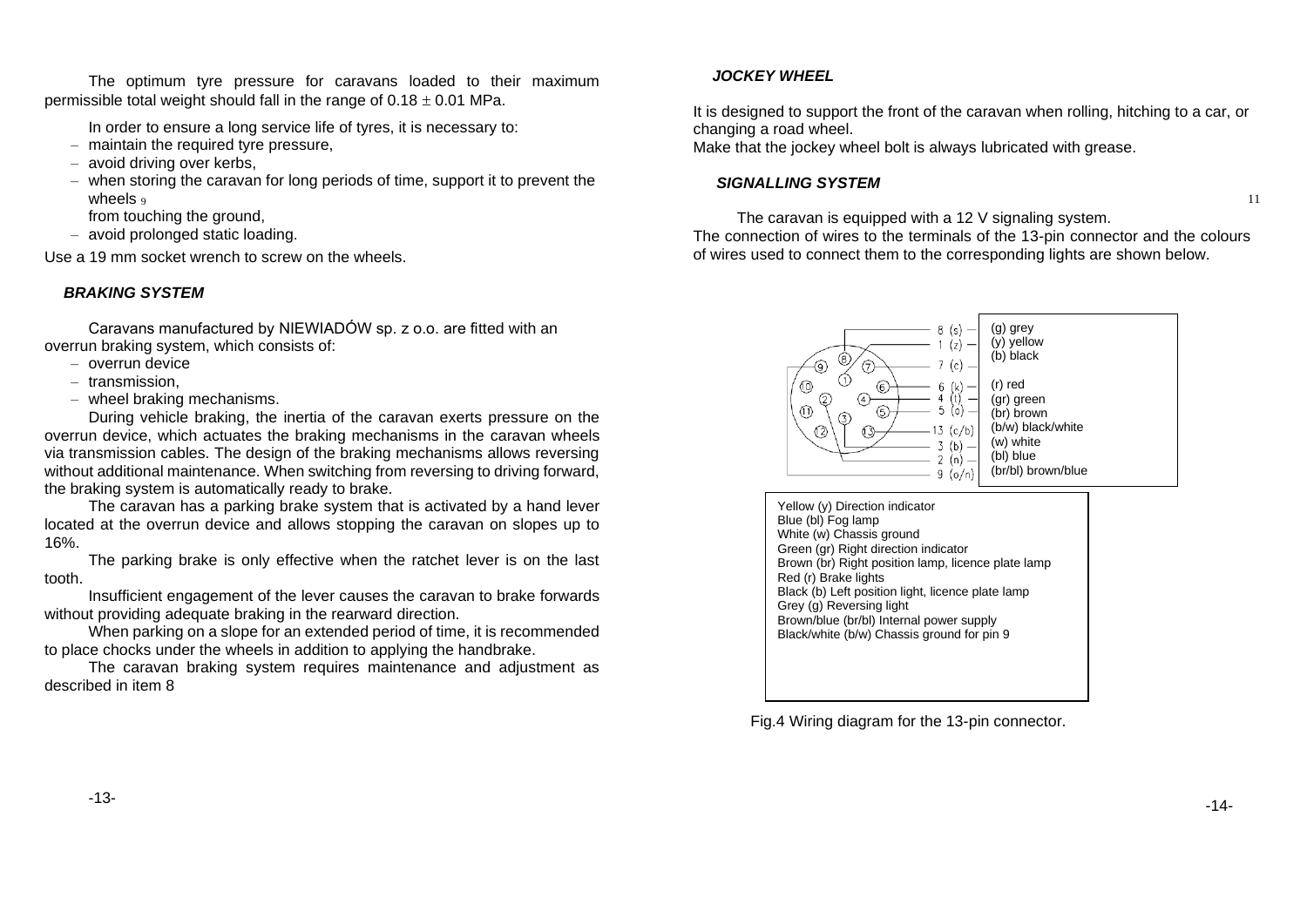# **List of light bulbs used in the signalling system**

| license plate lamp<br>front position lamp       | 12V/5W fuse     |
|-------------------------------------------------|-----------------|
| rear position lamp                              | 12V/5W bayonet  |
| direction indicator<br>brake lights<br>fog lamp | 12V/21W bayonet |

LED lights can be used optionally.

# <span id="page-8-0"></span>*6. BODYWORK*

# <span id="page-8-1"></span>*KITCHEN SET*

<span id="page-8-2"></span>The kitchen set includes a gas stove and a sink. These items have dark glass lids.

The stove is adapted for propane-butane gas combustion and can be connected to a gas cylinder only through a suitable pressure reducer (30mbar).

When using a stove in the caravan, provide a continuous exchange of air to ensure that there is sufficient air for gas combustion and for fumes to escape (open vents or windows)

# To light the burners:

- open the gas cylinder valve and the corresponding valve (applicable when the caravan is equipped with more than one gas-consuming appliance) in the kitchen cupboard,

- light the lighter and bring it close to the burner holes,

- turn the valve knob of the selected burner from the "closed" position counterclockwise to the low or high flame position, press and hold the knob until the gas ignites.

To extinguish the flame, turn the knob to the "closed" position.

**When not using the stove, the gas cylinder valve should be**

# *NOTE !*

*The stove must be used in accordance with the information contained in the stove manual which is supplied with the caravan. It is prohibited to connect the stove directyto the cylinder without a suitable reducer.*

# *COOLER*

Coolers used by NIEWIADÓW Sp. z o.o. have three power sources:

- 230V
- 12V
- propane-butane gas.

**A detailed description of the operation, use and technical data of the cooler can be found in the supplementary manual (additional equipment).**

# <span id="page-8-3"></span>*INTERIOR HEATING*

Caravans may be fitted with interior heating units powered by propanebutane gas with a working pressure of 30mbar.

To start the heater:

- connect the gas cylinder through a suitable reducer

# **unscrew the heating valve located in the kitchen cupboard,**

- turn the knob on the appliance (the gas in the appliance ignites automatically).

**When not using the heater, the valve in the kitchen cupboard that supplies gas to the appliance should be closed.**

**A detailed description of the operation, use and technical data of the heater can be found in the supplementary manual (additional equipment).**

# <span id="page-8-4"></span>*SEATING AND SLEEPING AREA*

To create a seating area:

- attach the table hooks (mounted at the edge of the table) to the aluminium slat (2) located on the caravan wall,

- unfold the table leg (4) by pushing the button (3),
- press down the buttons (1) of the table hooks.
- To create a sleeping area:
- press down the buttons (1) of the table hooks,
- fold the table leg (4) by pushing the button (3),
- remove the table from the aluminium slat (2) and place it on the slat (6) while laying the table on the bed edges (5).

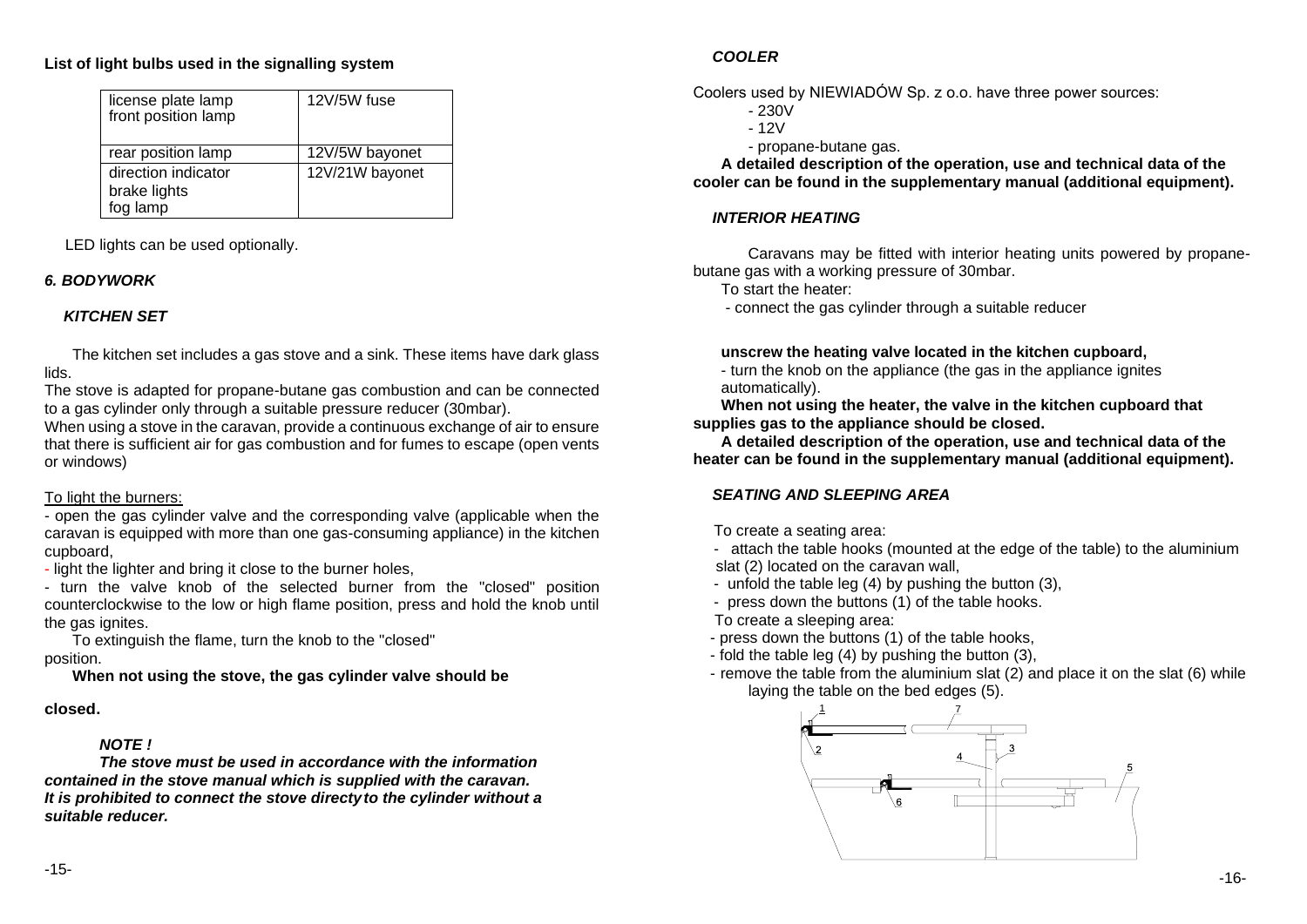# <span id="page-9-0"></span>*INTERNAL SYSTEMS*

### <span id="page-9-1"></span>*12V WIRING SYSTEM*

The 12V internal wiring system is used to power the following devices:

- cooler
- water pump
- gas boiler
- interior lighting

and other devices adapted to 12V voltage.

12V voltage is obtained from the power supply unit or from the car battery. The system is connected to the vehicle with a 13-pin connector according to ISO 11446

## <span id="page-9-2"></span> **230V WIRING SYSTEM**

To turn on the electrical power supply:

- connect the caravan to an external 230V power supply (using an extension cord)
- plug the power supply unit into the 230V socket next to the power supply unit
- switch on the residual current circuit breaker (located next to the power supply)

# **List of light bulbs used in the internal system**

| front halogen lamp overhead<br>halogen lamp   | G4 12V/20W halogen lamp |
|-----------------------------------------------|-------------------------|
| side halogen lamp rear halogen<br>lamp(N126n) | G4 12V/10W halogen lamp |
| bathroom lamp (N126nt)                        | 12V/5W fuse             |

*NOTE !:*

**1. Never use portable cooking appliances or heaters other than electric heaters that are not sources of direct thermal radiation due to the risk of fire or suffocation.**

**2. Never allow unqualified persons to modify electrical systems and equipment (230V and 12V).**

### <span id="page-9-3"></span>*GAS SYSTEM*



Fig. 8. Gas installation diagram.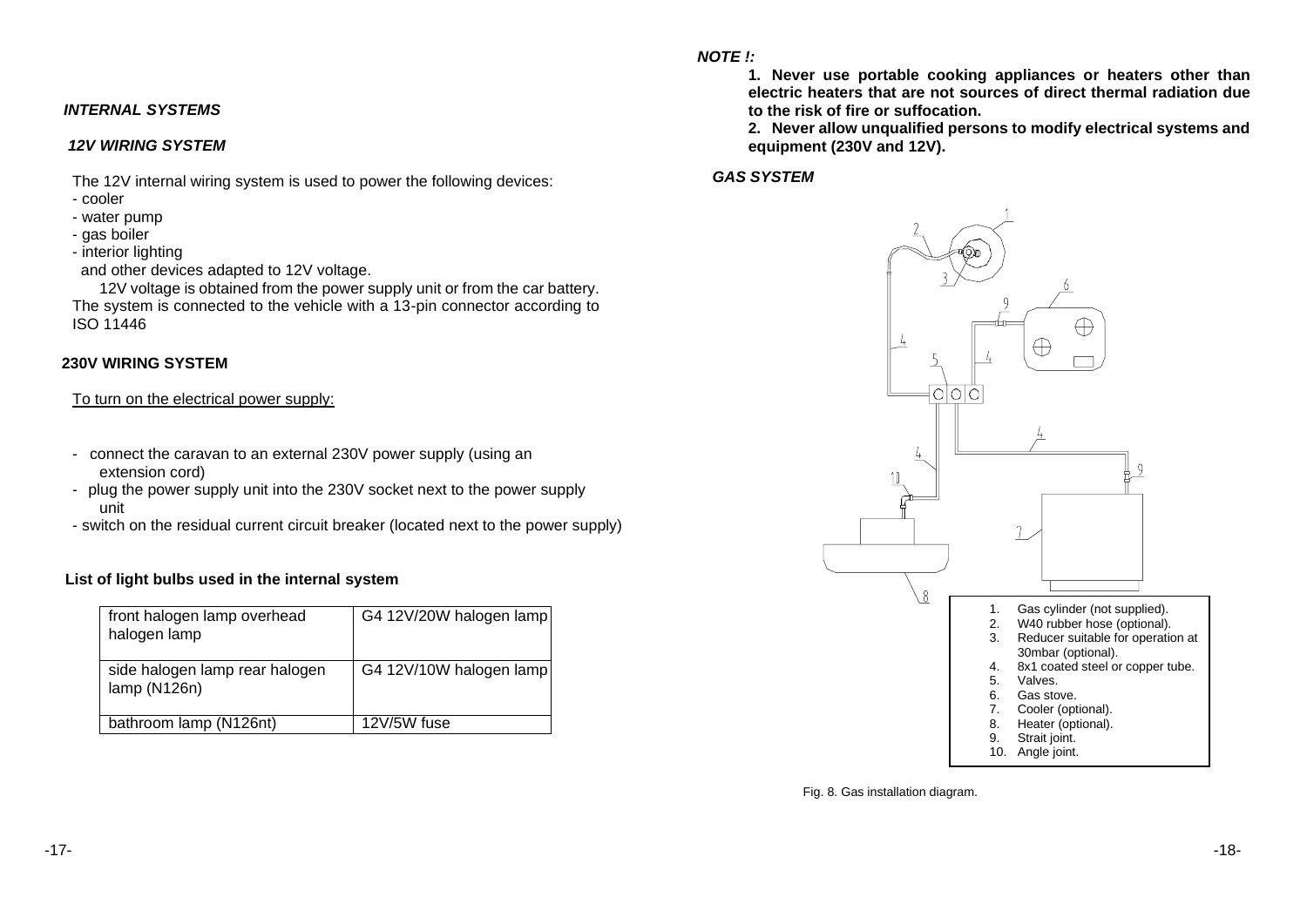Before starting any of the devices, connect the gas cylinder (1) (not supplied) to the system through a reducer (3)

(the valves (5) in the kitchen cupboard – if present – should be closed at this time).

After connecting the cylinder and checking for leaks, unscrew the appropriate valve in the kitchen cupboard (5) depending on which appliance you want to use.

# *NOTE !*

*All gas appliances provided in caravans are designed to burn a mixture of propane-butane gas at a pressure of 30mbar, that is why the reducer must be adjusted to such pressure to ensure proper operation of these appliances.*

# *INSTALLATION OF GAS*

### Rules for the installation of gas cylinders.

**1.** Place the gas cylinder in the special basket inside the container and then secure it to the container with rubber ties or straps.

**2.** If there is a warranty seal on the cylinder valve, remove it by making a slight cut and tearing it off.

**3.** The reducer connection on the valve has a **left-hand thread.** Use a 27mm wrench to loosen the plastic cap **and turn it** right (clockwise). Tighten the reducer cap by turning it counterclockwise.

### *NOTE !*

*Before removing the plastic nut located on the terminal of the reducer (on the cylinder valve), check if the cylinder valve is closed***.**

*The connection of the gas cylinder should be performed by a person holding an appropriate qualification certificate authorising such operations.*

### Rules for checking the tightness of the connection.

1. All connections should be checked for leaks each time a cylinder is connected to the reducer. For this purpose, lubricate the hose connection points, the valve and the connection between the valve and the reducer with soapy water or spray it with a soapy substance and then open the valve. The absence of expanding gas bubbles indicates that the system is free of leaks.

**2. In the event of leakage of gas from the system**, it is necessary to: close the cylinder valve, - extinguish all sources of open flame, - refrain from using devices causing sparks (electric prong sockets, power switches, radios, TV sets, etc.), - open doors and

windows to thoroughly ventilate the room (liquid gas is heavier than air and accumulates in lower parts of the room). In justified cases, notify your vendor - the gas supplier.

**3. In the event of a fire in the room or cylinder**, if possible, turn off the valve and remove it from the room into the open air. If this is not possible, cool the cylinder as much as possible using a stream of water or heavy wet rags. The presence of gas cylinders in the room on fire should be reported to the supervisor of the firefighting brigade.

### *NOTE !:*

- *1. It is forbidden to check the system for leaks using a flame.*
- *2. It is not allowed to cover air vents.*
- *3. It is necessary to regularly check the condition of gas hoses and, when the need arises but always before the expiration date indicated on the hoses, replace them with new ones, exclusively approved for use in gas systems.*
- *4. One approved dry powder or ISO 7165 compliant fire extinguisher, with a capacity of at least 1 kg, and a fire blanket should be located near kitchen appliances, in the vicinity of the front door. It is necessary to familiarise yourself with the fire extinguisher manual and the local fire protection regulations. Fire extinguisher and blanket not included*
- *5. Never allow unqualified persons to modify LPG systems or equipment.*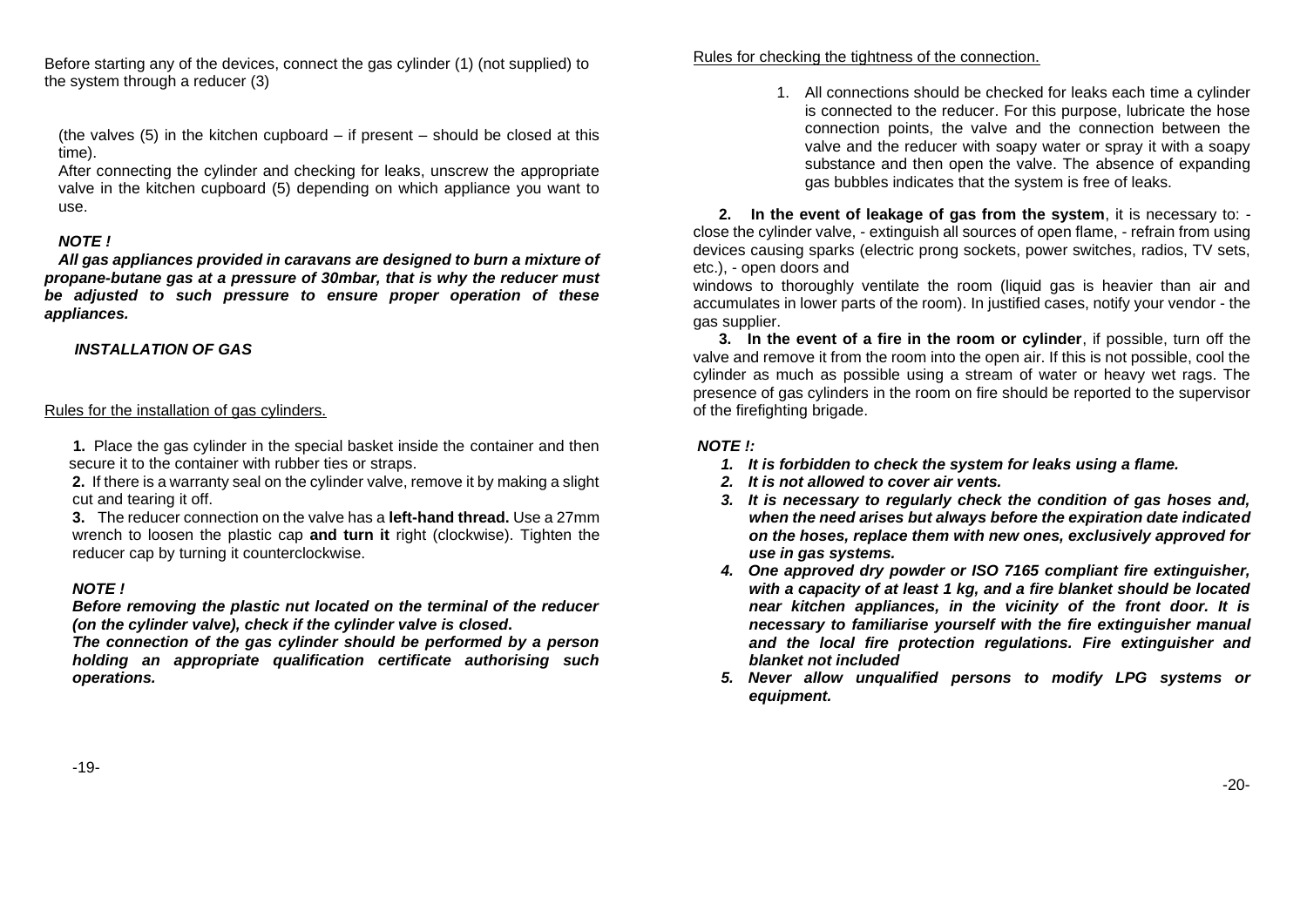### *NOTE !*

*Improper handling of appliances can result in significant amounts of gas escaping or poor combustion, which can cause a fire or poisoning. Carbon monoxide exhaust poisoning manifests as tinnitus, heaviness, increased heart rate, dizziness, vomiting and general weakness. The person affected should be given first aid and an ambulance should be called. When giving first aid, you should:*

- *- take the affected person out into fresh air,*
- *- facilitate breathing by unzipping their clothing,*
- *- administer sobering agents for inhalation (e.g. ammonia),*
- *- cover the patient with a blanket and do not let them fall asleep,*
- *- continuously supervise the state of the patient.*

### *PLUMBING SYSTEM*

<span id="page-11-0"></span>The plumbing system includes:

- water supply lines
- tanks with capacity of 10l
- water drain line
- electric valve tap
- electric pump with capacity of 12l/min

The water tanks are located in the kitchen cupboard (in the case of N126n, N126nn, N126nl) or in the bathroom storage compartment (in the case of N126nt, N126ntl).

Place the pump in the water tank. Water flows out of the tap when the valve is turned (the pump is turned on automatically).

The water used is discharged through a system of water lines under the caravan.

It is recommended to park the caravan in a caravan site over a drainage grate so that the water flowing out does not spill over the sides.

### *Travel toilet (optional)*

The N126nt caravan is (optionally) equipped with a travel toilet. The toilet is fitted with a tank, accessed from the outside of the caravan through a special door.

<span id="page-11-1"></span>**A detailed description of the operation and use of the travel toilet can be found in the supplementary manual (additional equipment).**

### *7. BODYWORK MAINTENANCE*

### **Caravan body and windows**

Bodywork maintenance consists in keeping it clean. The laminate can be secured against dirt absorption using wax preparations designed for car bodyworks and wet cleaned, preferably with special washing agents. Windows should be washed using a soft cloth, thoroughly rinsed with water and protected against scratches.

### **Liner**

Wall liner should be cleaned using a carpet cleaner or a similar product. Mattress covers and curtains should be washed using laundry detergent.

### **Furniture**

The stove and sink should be cleaned using water mixed with detergent and wiped dry.

Do not use agents that may scratch the surface or cause chemical damage.

### **Floor**

The floor should be cleaned using warm water mixed with detergent. The floor should be periodically polished with wax or another floor maintenance product.

### **After the end of the season:**

- wash the caravan body with car shampoo,

- check the condition of seals at all elements attached to the caravan (aluminium slats, manoeuvring handles, lights, windows) – losses of sealant should be supplemented with silicone or MS sealant,

- secure the pins of the connector plug with an agent providing temporary protection (e.g. WD40),

<span id="page-11-2"></span>- apply a coat of automotive protective wax to the caravan body.